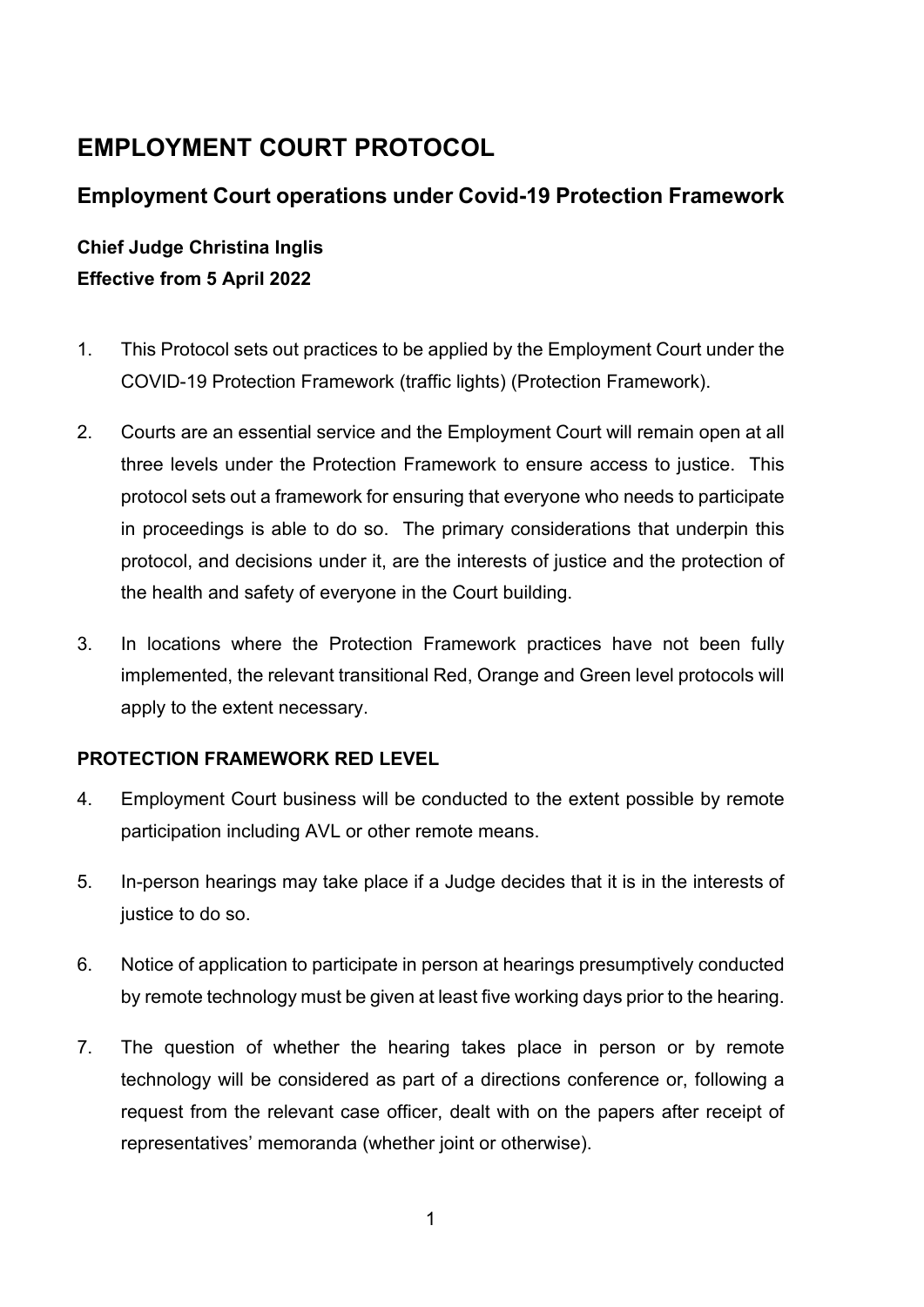8. New filings will be triaged according to priority.

## **PROTECTION FRAMEWORK ORANGE LEVEL**

- 9. At the Orange level, all matters are presumptively conducted by remote technology (subject to the particular circumstances of an individual case which may mean an in-person hearing would be in the interests of justice). [1](#page-1-0)
- 10. Notice of application to participate in person at hearings presumptively conducted by remote technology must be given at least five working days prior to the hearing.
- 11. For all matters, the question of whether the hearing takes place in person or by remote technology will be considered as part of a directions conference or, following a request from the relevant case officer, dealt with on the papers after receipt of representatives' memoranda (whether joint or otherwise).

## **PROTECTION FRAMEWORK GREEN LEVEL**

- 12. The presumption is that all matters will be conducted in person.
- 13. Representatives and parties may apply to participate in a hearing by approved remote technology. Particular consideration will be given to any health vulnerabilities of participants, the distance that would otherwise have to be travelled and the likely length and complexity of the hearing.
- 14. Notice of application to participate by remote technology must be given at least 10 working days prior to the hearing.

## **MEASURES APPLYING AT ALL PROTECTION FRAMEWORK LEVELS**

## **Attending Court**

- 15. Where participants attend Court:
	- (i) Witnesses required to attend Court should not enter the courthouse until just prior to their scheduled attendance;

<span id="page-1-0"></span>

<sup>&</sup>lt;sup>1</sup> See also Courts (Remote Participation) Act 2010, ss 5 and 6.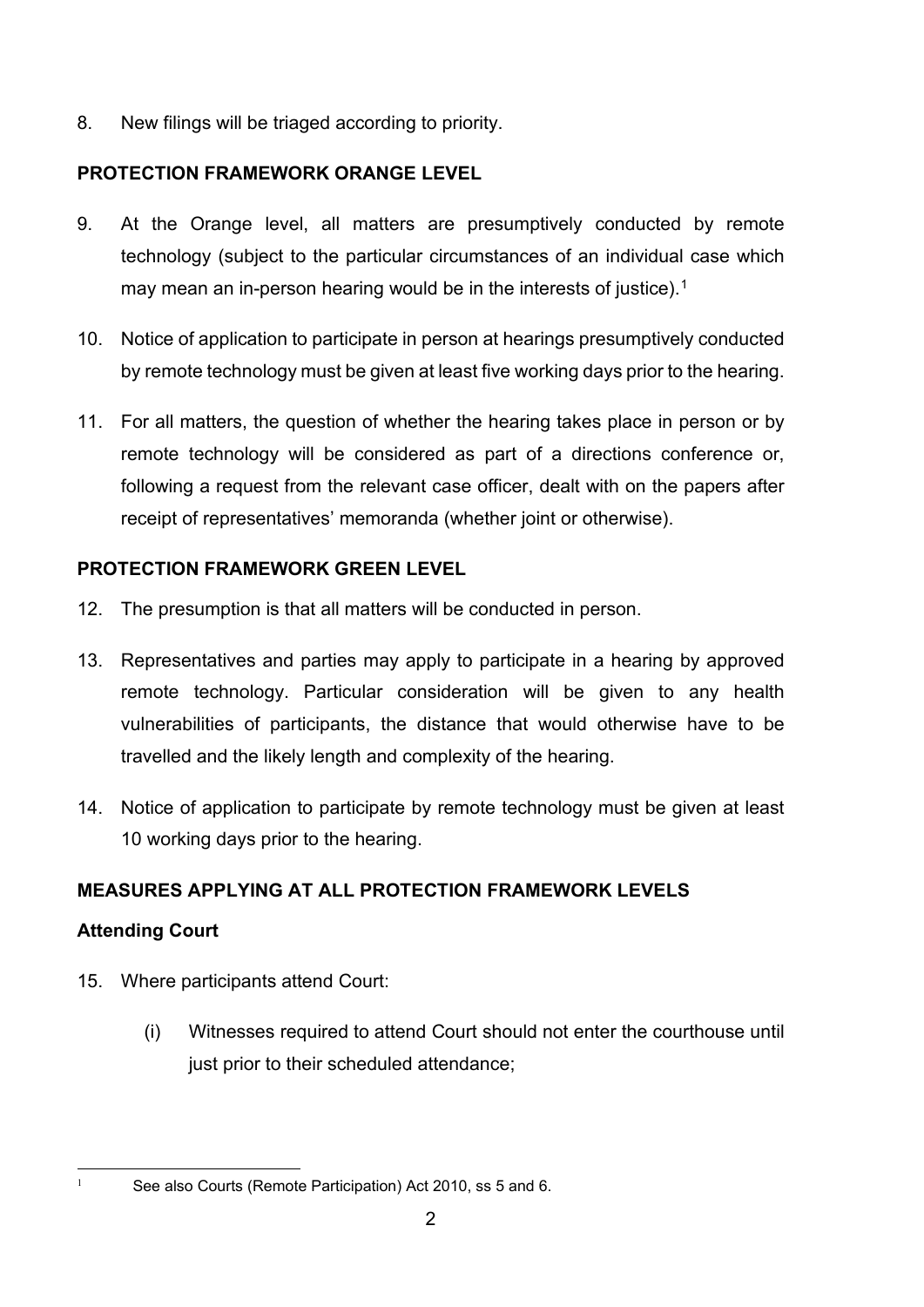- (ii) So far as possible, representatives should take instructions and brief witnesses at a different location from the courthouse. Rooms will be made available as far as practicable for interviews, and representatives may request breaks to take instructions safely using those facilities.
- 16. All participants attending Court for hearings longer than one day may be asked to take a Rapid Antigen Test (RAT) on each morning before the Court hearing commences, unless the presiding judge directs that this is not required. [2](#page-2-0) This requirement may also apply to participants attending court for hearings of half a day or longer, if the presiding judge so directs. The Registry will advise representatives and any party who is not legally represented of the arrangements for testing for their particular case. If participants are asked to take a RAT, and any participant declines to do so, the presiding Judge will determine whether and how the hearing will proceed. If any participant tests positive, the presiding Judge will determine on a case by case basis whether and how the hearing may be able to continue.

#### **Media access**

17. Accredited news media will have entry to the Court in order to report Court proceedings, and to ensure continued open and transparent justice. Remote access for accredited news media will continue to be facilitated in accordance with current protocols.

#### **Remote participation and viewing**

18. [The Guideline for Appearing by Audio-Visual Link, including in Virtual](https://www.courtsofnz.govt.nz/publications/announcements/covid-19/court-protocols/court-of-appeal/#remote-hearings-protocol) Hearings will apply to any hearings involving remote participants:

#### [Guideline for Appearing by AVL](https://employmentcourt.govt.nz/assets/Documents/Publications/Guideline-for-appearing-by-Audio-Visual-Link-including-Virtual-Hearings-February-2022.pdf)

19. The Guideline [for Remote Viewings of Hearings](https://www.courtsofnz.govt.nz/publications/announcements/covid-19/court-protocols/court-of-appeal/#remote-hearings-protocol) governs media and public access to hearings:

## [Guideline for Remote Viewings of Hearings](https://employmentcourt.govt.nz/assets/Documents/Publications/Guideline-for-Remote-Viewing-of-Hearings1-February-2022.pdf)

<span id="page-2-0"></span><sup>&</sup>lt;sup>2</sup> This will be rolled out to all courts, but will not be in place in some courts as at 5 April 2022.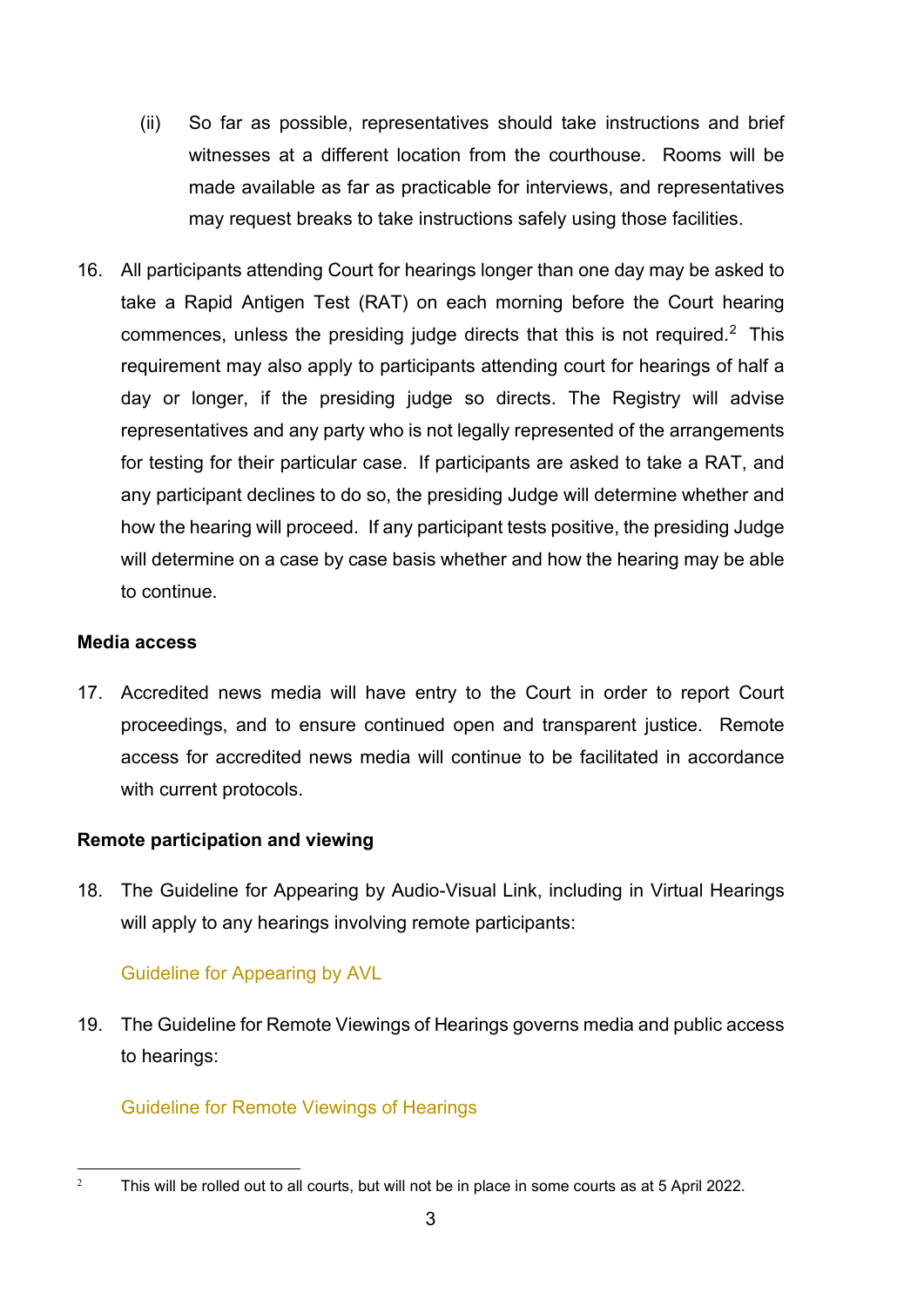#### **Health and safety**

- 20. The Courts remain open to the public, but for health and safety reasons there may be limits on the number of people who are not directly involved in proceedings who are physically present in courtrooms and Court buildings. All physical distancing requirements must be observed.
- 21. Subject to the notes set out below, $3$  and the over-riding discretion of the presiding Judge:
	- (i) Court attendees must wear a surgical mask or a KN95 (or equivalent) mask at all times within the court precincts.
	- (ii) All participants in proceedings considered by the presiding judge to be high risk must wear a KN95 (or equivalent) mask at all times within the court precincts. These will be provided if required.
- 22. The following health and safety measures can be expected in the courthouse:
	- (i) Access will be denied to anyone who is showing signs of illness, or has a body temperature of 38 degrees or higher.
	- (ii) Access will be denied to anyone who has tested positive for COVID-19 and is required to isolate, or who is a household contact of a confirmed case of COVID-19;
	- (iii) Appropriate masks will be provided at the entry to the courthouse for all those who do not have their own mask;
	- (iv) Cleaning products are available on site to enable staff and lawyers to keep their immediate areas clean (including AVL suites);
	- (v) Hand sanitiser will be readily available within the courtroom.

<span id="page-3-0"></span><sup>3</sup> (i) People who have a mask exemption card issued by the Ministry of Health will not be required to wear a mask.

<sup>(</sup>ii) Leave may be given to court attendees to remove their mask when speaking.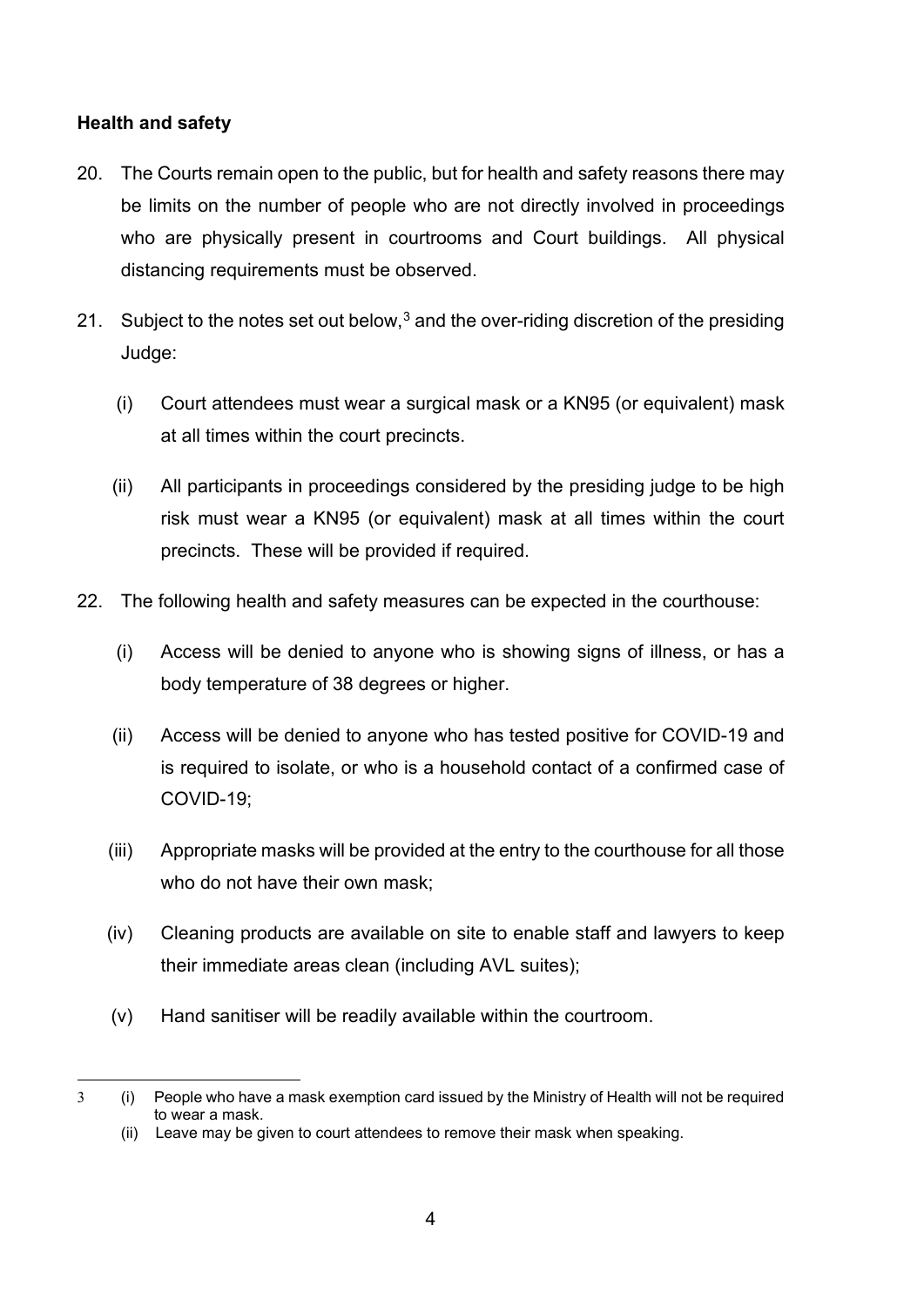23. Any concerns about health and safety in the Court should be raised with the Court Registrar or the Manager Justice Services in the first instance.

#### **Expectations of Representatives**

- 24. Representatives are expected to assist the Court by:
	- (a) Briefing clients and witnesses on the health and safety measures in the courthouse, as outlined above.
	- (b) Reducing the need for attendance in the courthouse by representatives, their clients and witnesses by reviewing each attendance in advance and:
		- (i) Seeking remote participation in appropriate cases; and
		- (ii) Limiting the number of witnesses via the use of agreed facts.
	- (c) Representatives should consider and endeavour to agree whether it is appropriate for any witness to participate remotely and advise the Court of any such proposals well in advance of the hearing date. The relevant provisions of the Courts (Remote Participation) Act 2010, will govern whether and how any witness may give evidence remotely. Also refer to the [Summary of Guidelines for a witness giving evidence by AVL.](https://employmentcourt.govt.nz/assets/Documents/Publications/Summary-of-Guidelines-for-a-witness-giving-evidence-by-AVL-September-2021.pdf)

#### **Filing and filing fees**

- 25. Documents may be filed electronically, by post, courier or in person. Address details are contained in Addendum 1.
- 26. Filing fees are payable. An online "file and pay" system is available: [Courts of](https://www.courtsofnz.govt.nz/file-and-pay/)  [New Zealand file and pay.](https://www.courtsofnz.govt.nz/file-and-pay/)